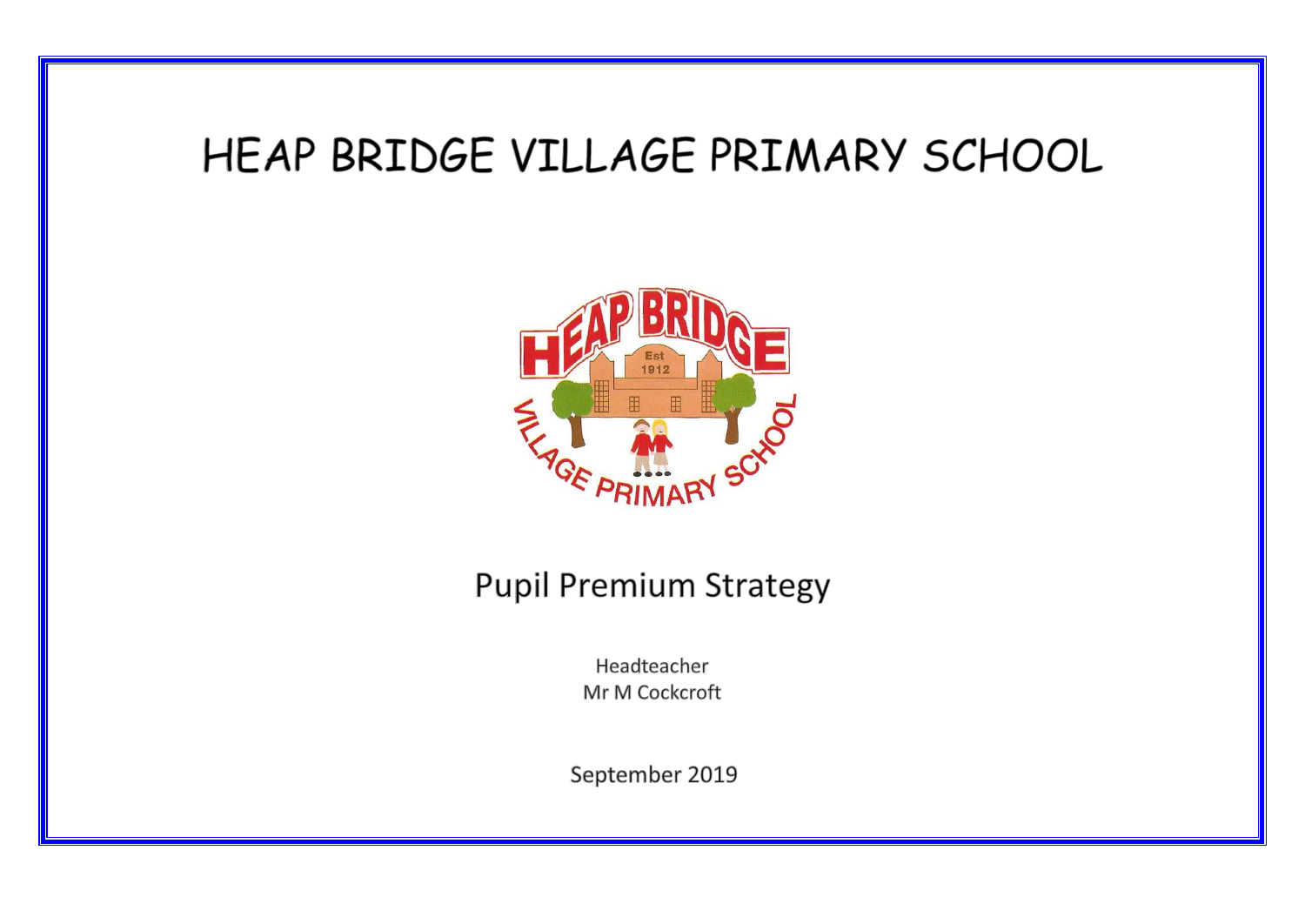## Heap Bridge Village Primary School **Pupil Premium Strategy / Evaluation**

| <b>Summary information</b> |         |                                  |         |                                                |         |
|----------------------------|---------|----------------------------------|---------|------------------------------------------------|---------|
| <b>Academic Year</b>       | 2019-20 | <b>Total PP budget</b>           | £56,760 | Date of most recent PP Review                  | 09/2019 |
| Total number of pupils     | 175     | Number of pupils eligible for PP | 37      | Date for next internal review of this strategy | 09/2020 |

### **School Principles for the Allocation of PP Funds:**

- We ensure that the teaching and learning opportunities meet the needs of all pupils.
- We ensure that appropriate provision is made for pupils within vulnerable groups; this includes ensuring that the needs of socially disadvantaged pupils are assessed and addressed.
- In making provision for socially disadvantaged pupils, we recognise that not all pupils who receive free school meals will be socially disadvantaged.
- Pupil premium funding will be allocated following a needs analysis which will identify priority groups or individuals. Limited funding and resources means that not all children receiving free school meals will be in receipt of pupil premium interventions at one time.

#### **2. Current attainment**

- The current official data produced by the DfE for the school can be found by following the link below. <https://www.compare-school-performance.service.gov.uk/school/105797/heap-bridge-village-primary-school>
- Our school website also gives an overview and analysis of our latest pupil performance data, including that for pupils eligible for pupil premium funding.

<https://www.heapbridge.co.uk/index.php/en/about-us/pupil-results>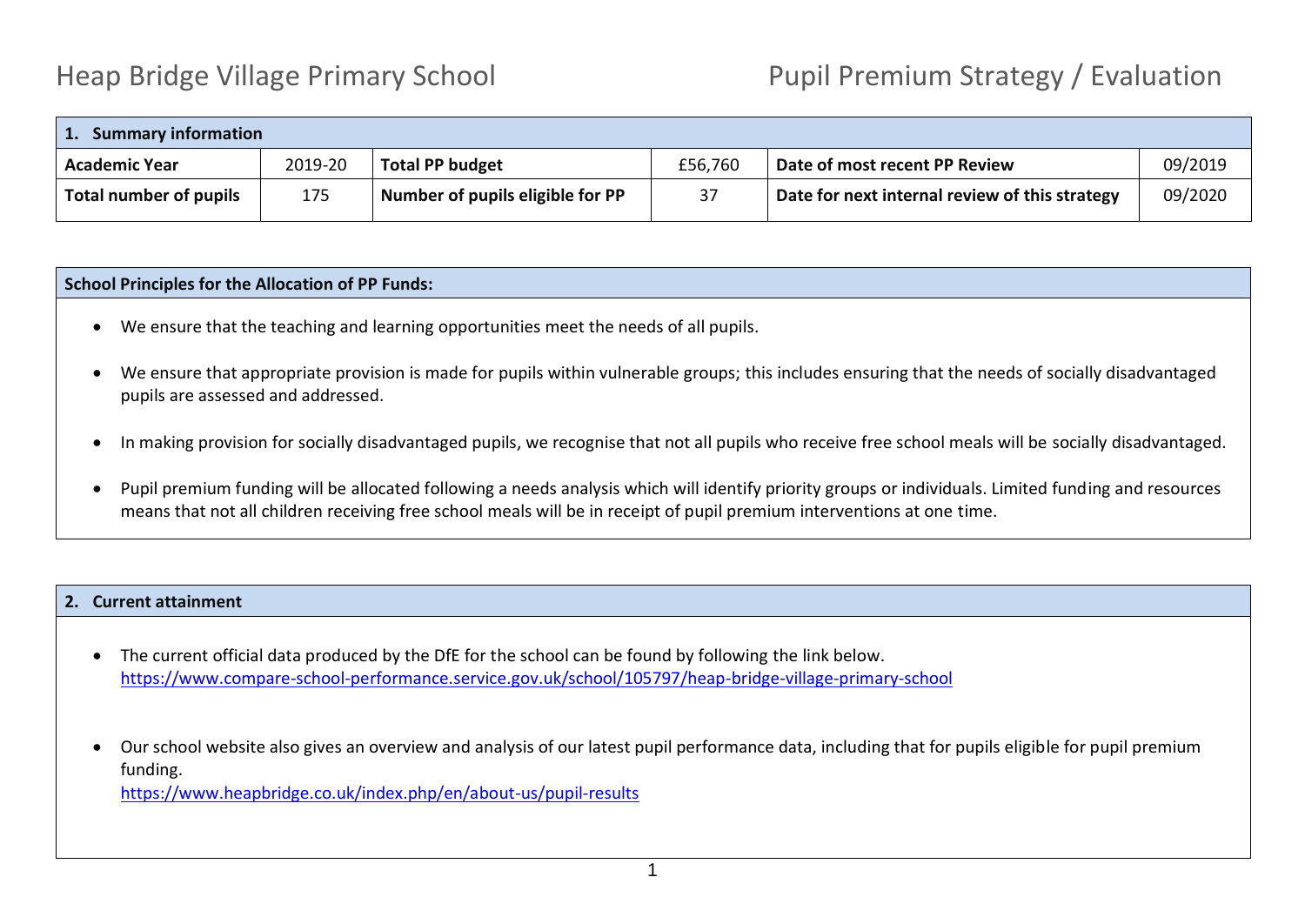| 3.                                                                                                       | Barriers to future attainment (for pupils eligible for PP)                                                                                                                                     |  |  |  |  |
|----------------------------------------------------------------------------------------------------------|------------------------------------------------------------------------------------------------------------------------------------------------------------------------------------------------|--|--|--|--|
|                                                                                                          | In-school barriers (issues to be addressed in school, such as poor oral language skills)                                                                                                       |  |  |  |  |
| А.                                                                                                       | Pupils eligible for PP generally enter school well below a typical level of development for their age.                                                                                         |  |  |  |  |
| В.                                                                                                       | Pupil's eligible for PP generally enter Reception with low levels of social and emotional awareness. Where this is the case this has a detrimental<br>impact on their attainment and progress. |  |  |  |  |
| C.                                                                                                       | % of pupils eligible for PP also belong to at least one of the following groups: persistent absentee, safeguarding (SVCR), CP, SEND, LAC, EAL                                                  |  |  |  |  |
| D.                                                                                                       | Without intervention and support the attendance for this group is historically lower than non PP pupils                                                                                        |  |  |  |  |
| <b>External barriers</b> (issues which also require action outside school, such as low attendance rates) |                                                                                                                                                                                                |  |  |  |  |
| E.                                                                                                       | It is increasingly challenging to identify this group of pupils prior to KS2 due to universal FSMs                                                                                             |  |  |  |  |
| F.                                                                                                       | Our most challenging families do not always readily engage with school and the support mechanisms on offer.                                                                                    |  |  |  |  |

| 4. | Desired outcomes (Desired outcomes and how they will be measured)                                                                                                 | Success Criteria                                                                                                                     |  |  |
|----|-------------------------------------------------------------------------------------------------------------------------------------------------------------------|--------------------------------------------------------------------------------------------------------------------------------------|--|--|
| 1. | To make a swift impact on the attainment and development of children<br>eligible for PP entering Reception class.                                                 | Pupils eligible for PP make rapid gains in EYs and end of EYs data show a<br>narrowing in the attainment gap.                        |  |  |
| 2. | To narrow the attainment gap between PP and non PP pupils in KS1.                                                                                                 | Build on progress in EYs & KS1 (see KS1 targets) to show a continued<br>narrowing in attainment gap. Gap is less than previous year. |  |  |
| 3. | To maintain high levels of attainment of PP pupils by the end of KS2 and<br>continue to narrow attainment gap with all pupils (in the school) in all<br>subjects. | PP pupils continue to achieve higher levels of attainment than all pupils<br>nationally and achieve in line with their cohort peers. |  |  |
| 4. | Continue to target children eligible for PP funding vulnerable to low<br>attendance.                                                                              | Pupils eligible for PP reach equally high levels of attendance as other<br>pupils – target 97%                                       |  |  |
| 5. | Continue to target individual and groups of pupils with social and<br>emotional difficulties to reduce barriers to learning.                                      | Pupils eligible for PP progress at least in line with their peers across the<br>school.                                              |  |  |
| 6. | To reduce barriers to access wider curriculum opportunities and<br>enhancements for PP pupils.                                                                    | PP pupils enjoy equal (proportionate) access to extra-curricular clubs<br>and activities.                                            |  |  |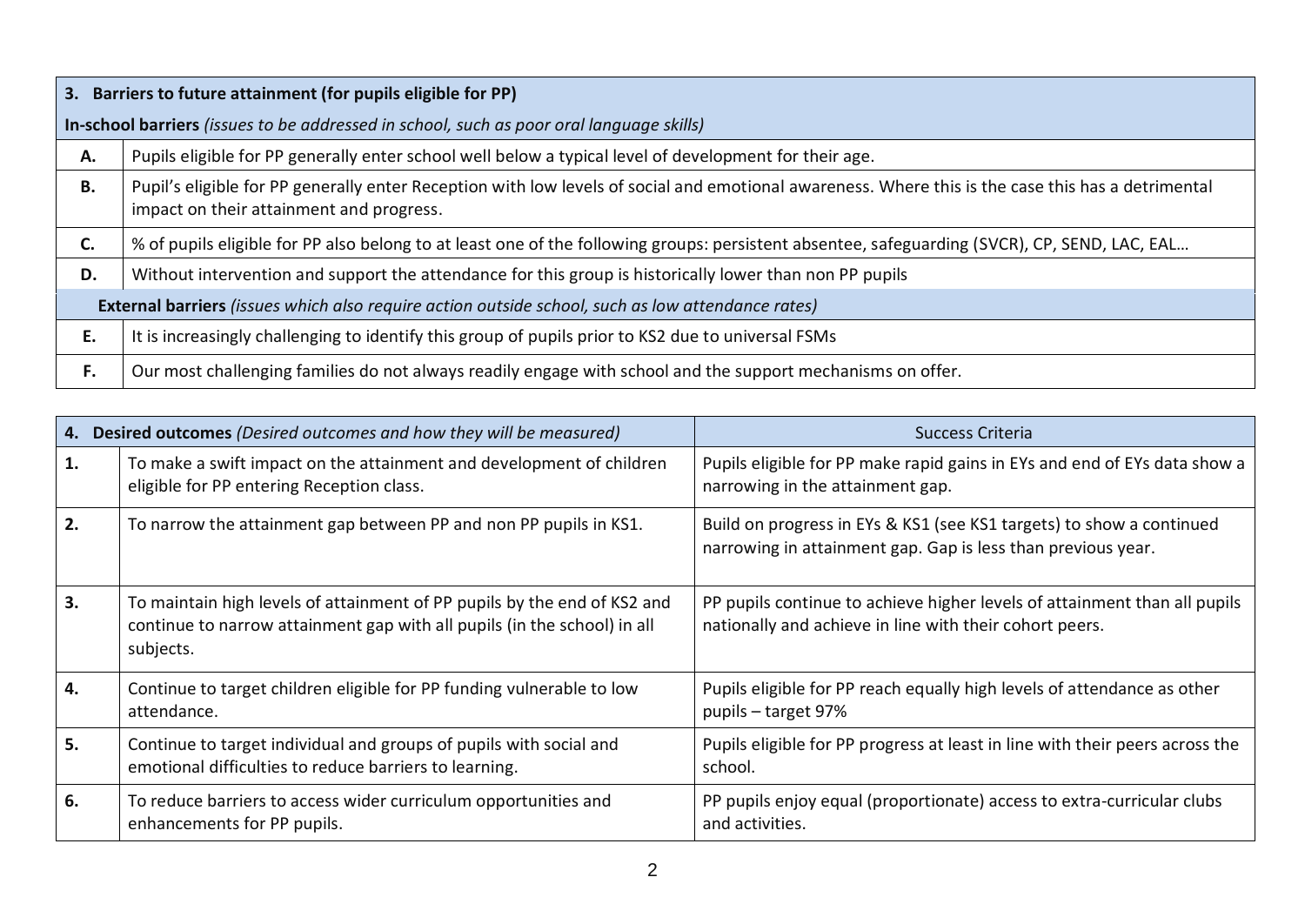|                           | 5. Planned expenditure                                                                                                    |                                                                                                                                                |                                                                                                                                             |                                                                                                                     |                                                     |         |
|---------------------------|---------------------------------------------------------------------------------------------------------------------------|------------------------------------------------------------------------------------------------------------------------------------------------|---------------------------------------------------------------------------------------------------------------------------------------------|---------------------------------------------------------------------------------------------------------------------|-----------------------------------------------------|---------|
| 2019-20<br>Academic year  |                                                                                                                           |                                                                                                                                                |                                                                                                                                             |                                                                                                                     |                                                     |         |
| strategies:               |                                                                                                                           |                                                                                                                                                | The three headings below show how we use the Pupil Premium to improve classroom pedagogy, provide targeted support and support whole school |                                                                                                                     |                                                     |         |
|                           | <b>Quality of teaching for all</b>                                                                                        |                                                                                                                                                |                                                                                                                                             |                                                                                                                     |                                                     |         |
| Desired<br>outcome        | Chosen action / approach                                                                                                  |                                                                                                                                                | What is the evidence and rationale for<br>this choice?                                                                                      | How will you ensure it is<br>implemented well?                                                                      | Staff lead<br>/ review                              | Cost    |
| 1, 2, 3                   | Pupil Premium Champion (PPC) - To<br>plan, deliver, monitor & evaluate<br>intervention for our most<br>vulnerable pupils: |                                                                                                                                                | Successful strategy/targeting of<br>resources used in previous year                                                                         | See KS2 & KS1 Targets                                                                                               | DHT-<br>July                                        | £24,058 |
|                           |                                                                                                                           |                                                                                                                                                |                                                                                                                                             |                                                                                                                     | Total budgeted cost                                 | £24,058 |
| <b>Targeted support</b>   |                                                                                                                           |                                                                                                                                                |                                                                                                                                             |                                                                                                                     |                                                     |         |
| <b>Desired</b><br>outcome | Chosen action / approach                                                                                                  |                                                                                                                                                | What is the evidence and rationale for<br>this choice?                                                                                      | How will you ensure it is<br>implemented well?                                                                      | Staff lead<br>/ review                              | Cost    |
| 4, 5                      | vulnerable pupils & families<br>& attendance.                                                                             | Learning Mentor (targeted support<br>2 days per week) - To plan and<br>deliver intervention to our most<br>ensuring high levels of engagement  | Successful strategy/targeting of<br>resources used in previous year                                                                         | Termly monitoring of attendance<br>against targets,<br>Case studies<br>SVCR review meetings of vulnerable<br>pupils | $LM/HT -$<br>impact<br>reports<br>termly to<br>Govs | £21,572 |
| 2, 3                      |                                                                                                                           | Additional TA intervention (EYFS,<br>KS1 & Lower KS2) - Narrow the gap<br>in attainment of targeted groups of<br>pupils across the curriculum. | New strategy to increase<br>resources/provision within KS1 &EYs.                                                                            | TA support will be planned. Co-<br>ordinated and evaluated by the PPC                                               | DHT-<br>Termly                                      | £12'460 |
| Total budgeted cost       |                                                                                                                           |                                                                                                                                                |                                                                                                                                             |                                                                                                                     | £34,032                                             |         |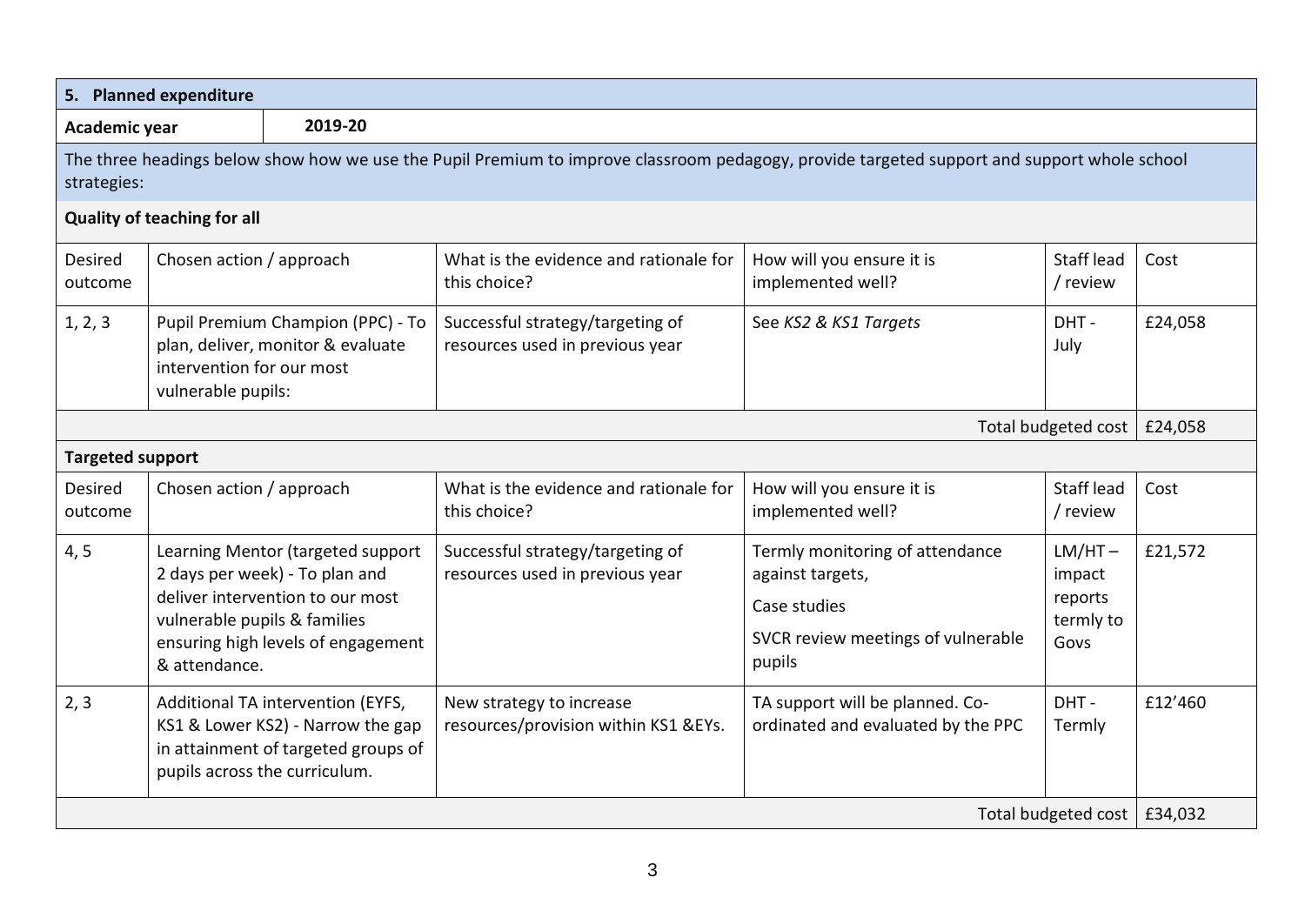| <b>Other approaches</b>                        |                                                                                |                                                                                                                                                                                             |                               |         |  |
|------------------------------------------------|--------------------------------------------------------------------------------|---------------------------------------------------------------------------------------------------------------------------------------------------------------------------------------------|-------------------------------|---------|--|
| <b>Desired</b><br>outcome                      | Chosen action / approach                                                       | How will you ensure it is implemented well?                                                                                                                                                 | <b>Staff lead</b><br>/ review | Cost    |  |
| 6                                              | Contributions to school trips                                                  | Monitor contributions v's school contributions termly.                                                                                                                                      | HT/LP                         | £1,000  |  |
|                                                | Contributions to extra-curricular<br>activities (Inc. B&A school<br>provision) | Monitor contributions v's school contributions termly – ensure all PP children<br>are encourage to partake in extra-curricular clubs and are aware of the<br>support available re: funding. | HT/LP/LB                      | £1,000  |  |
| Total budgeted cost                            |                                                                                |                                                                                                                                                                                             |                               | £2,000  |  |
| <b>TOTAL TARGETTED PUPIL PREMIUM SPENDING:</b> |                                                                                |                                                                                                                                                                                             |                               | £60,090 |  |
| Total Pupil Premium Budget                     |                                                                                |                                                                                                                                                                                             | £56,760                       |         |  |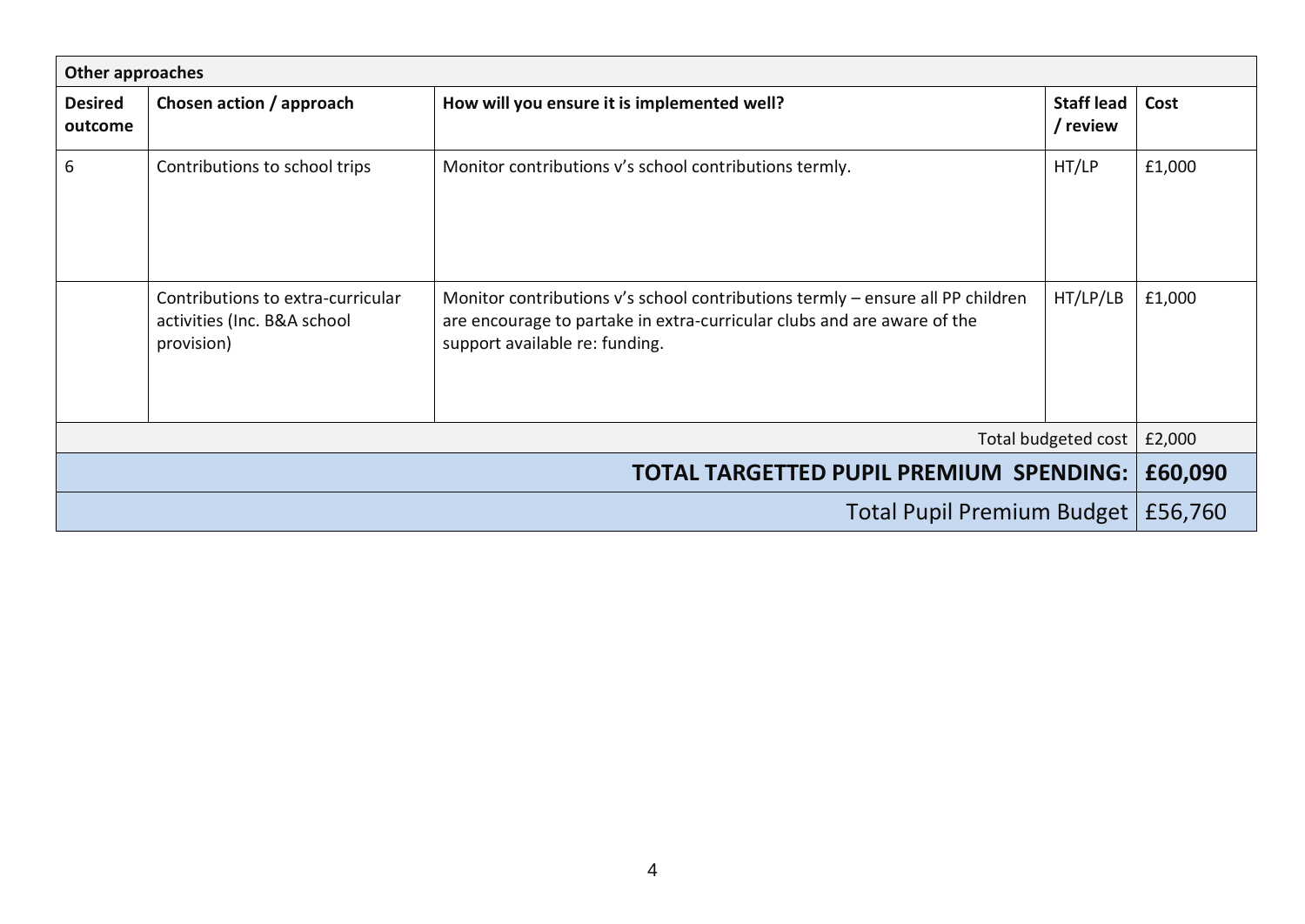| 6. Review of expenditure - 2018-19 |                                                                                                                                                                                                             |                                                                                                                                                                                                                                                                                           |                                                                                                                                                                                                                                                                                                                      |         |  |
|------------------------------------|-------------------------------------------------------------------------------------------------------------------------------------------------------------------------------------------------------------|-------------------------------------------------------------------------------------------------------------------------------------------------------------------------------------------------------------------------------------------------------------------------------------------|----------------------------------------------------------------------------------------------------------------------------------------------------------------------------------------------------------------------------------------------------------------------------------------------------------------------|---------|--|
| i. Quality of teaching for all     |                                                                                                                                                                                                             |                                                                                                                                                                                                                                                                                           |                                                                                                                                                                                                                                                                                                                      |         |  |
| <b>Desired</b><br>outcome          | Chosen action / approach                                                                                                                                                                                    | <b>Estimated impact:</b> Did you meet the success<br>criteria? Include impact on pupils not eligible<br>for PP, if appropriate.                                                                                                                                                           | <b>Lessons learned</b><br>(and whether you will continue with this<br>approach)                                                                                                                                                                                                                                      | Cost    |  |
| 1, 2, 3                            | Pupil Premium Champion<br>(PPC) - To plan, deliver,<br>monitor & evaluate<br>intervention for our most<br>vulnerable pupils:                                                                                | For the first year in the last five, PPG pupils<br>did not attain in line with or above national<br>figures. This picture looks similar to that of the<br>Y6 cohort for 2018-19 in which many of the<br>PPG group have a range of significant and<br>complex needs.                       | The skill and expertise of the PPG<br>champion, particularly in identifying gaps<br>and alternative provision where necessary<br>remains an invaluable tool in our work to<br>support this group of pupils.<br>This work also has a positive impact on the<br>outlook and working practice across the<br>staff team. | £35,560 |  |
| ii. Targeted support               |                                                                                                                                                                                                             |                                                                                                                                                                                                                                                                                           |                                                                                                                                                                                                                                                                                                                      |         |  |
| 4, 5                               | <b>Learning Mentor</b><br>(targeted support 2 days<br>per week) - To plan and<br>deliver intervention to<br>our most vulnerable<br>pupils & families ensuring<br>high levels of engagement<br>& attendance. | The attendance of the PPG group of pupils<br>across 2017-18 was 95.5%, 95.2% for the<br>SEND group and 94.8% for pupils the school<br>regards as vulnerable (but may not be covered<br>by PPG criteria). Overall attendance at the<br>school for all pupils was 96.1%.                    | Although the PPG data represents a slight<br>decline on the previous year the figure still<br>reflects the high standard of attendance<br>achieved through the work of the learning<br>mentor.<br>The allocation of these resources will<br>remain for 2019-20.                                                      | £20'217 |  |
| 2, 3                               | Targeted TA intervention<br>(EYFS, KS1 & Lower KS2) -<br>Narrow the gap in<br>attainment of targeted<br>groups of pupils across<br>the curriculum.                                                          | KS1 impact - 71% r/w/m compared to whole<br>cohort figure of 68%.<br>Attainment of the PPG group at the end of<br>EYFS was the highest to date with 83.3% of<br>pupils or more achieving an expected level of<br>development within each of the 17 strands<br>within the EYFS curriculum. | There are positive indicators emerging from<br>our recent focus to improve the attainment<br>of PPG pupils within EYFS and KS1. Next<br>year this focus will be supplemented with<br>an additional TA to work with groups of<br>children not making an expected level of<br>development at EYFS.                     | £12'057 |  |